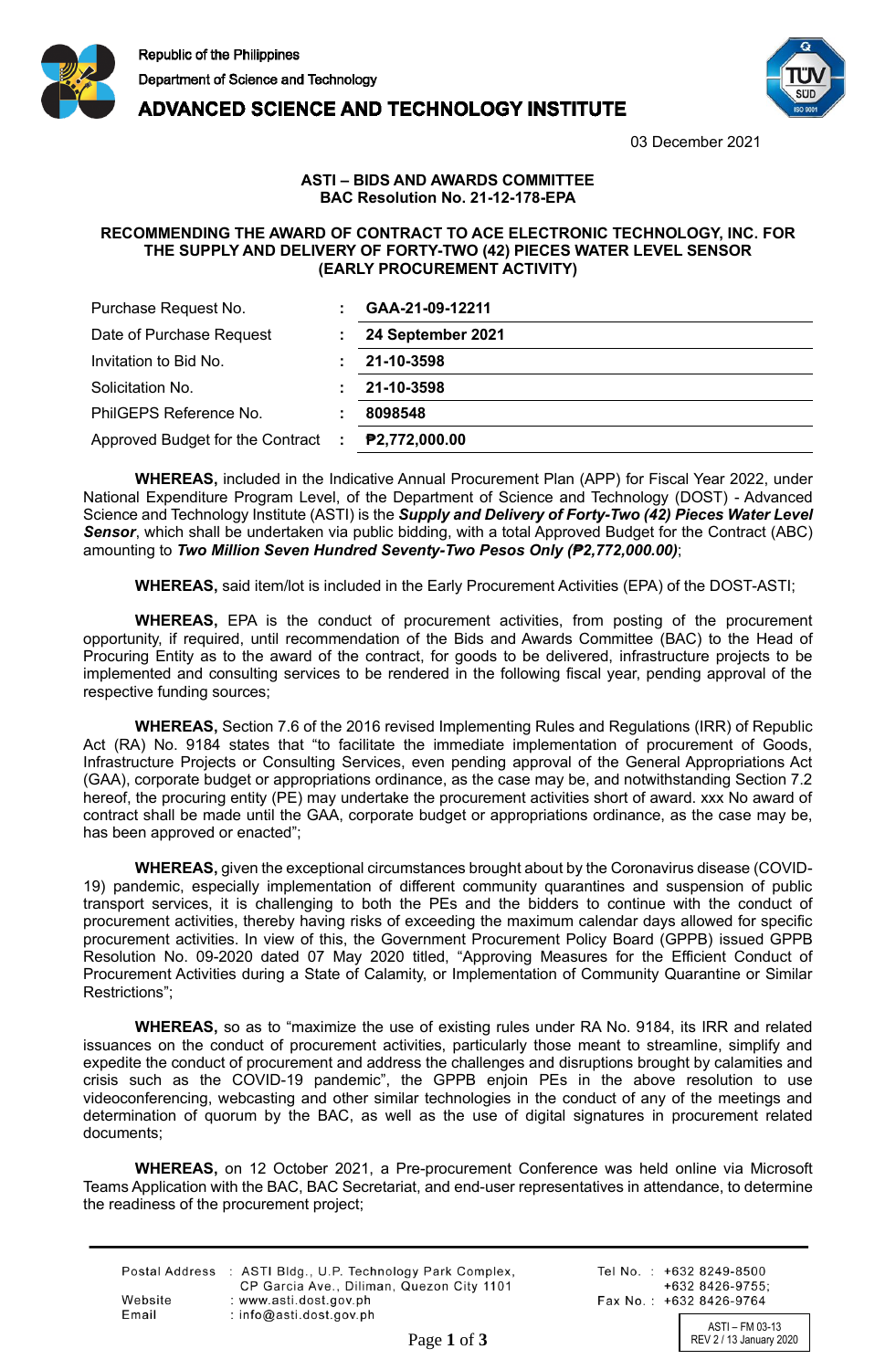**WHEREAS,** Article IV of RA No. 9184 stipulates that all procurement activities of government agencies shall be done through competitive bidding except as provided for in Article XVI thereof. In compliance therewith, the BAC posted the Invitation to Bid on the prescribed platforms;

**WHEREAS,** Letters of Invitation were sent to contact persons of the Commission on Audit, Institute for Politics and Governance and Philippine Chamber of Commerce and Industry to act as observers complying with the requirements provided under Section 13 of RA No. 9184 and its 2016 revised IRR;

**WHEREAS,** on 27 October 2021, a Pre-bidding Conference was conducted for the procurement at hand using Microsoft Teams Application with the BAC, BAC Secretariat, TWG, end-user representatives, prospective bidders, and witnesses/observers present. Subsequently, two (2) bidders purchased bidding documents, specifically, Ace Electronic Technology, Inc. and Clean World Trading and Supplies, Inc. and submitted bids before the deadline on 08 November 2021 at 10:00 AM;

**WHEREAS,** during the Opening of Bids, both technical component envelopes of Ace Electronic Technology, Inc. and Clean World Trading and Supplies, Inc. were opened and rendered eligible for submitting complete and accurate documents. Hence, the financial envelopes of said bidders were opened containing their respective bids, as outlined below.

| Name of Bidder |                                        | Unit Amount (P) | Total Amount (P) |
|----------------|----------------------------------------|-----------------|------------------|
|                | Ace Electronic Technology, Inc.        | 54,516.00       | 2,289,672.00     |
|                | Clean World Trading and Supplies, Inc. | 64,900.00       | 2,725,800.00     |

**WHEREAS,** the Ace Electronic Technology, Inc.'s offer, amounting to Two Million Two Hundred Eighty-Nine Thousand Six Hundred Seventy-Two Pesos Only (₱2,289,672.00), inclusive of all applicable taxes and fees and well within the ABC, is lower by Four Hundred Thirty-Six Thousand One Hundred Twenty-Eight Pesos Only (₱436,128.00) than that of Clean World Trading and Supplies, Inc. at Two Million Seven Hundred Twenty-Five Thousand Eight Hundred Pesos Only (₱2,725,800.00), thereby rendering the same as the Lowest Calculated Bid subject to post-qualification evaluation;

**WHEREAS,** per the technical evaluation and financial evaluation reports of the End-user Unit and the BAC, the bid of Ace Electronic Technology, Inc. was deemed compliant with all the requirements and conditions specified in the Bidding Documents, hence making the same as the **Lowest Calculated Responsive Bid**; and

**WHEREAS,** Section 12.1(h) of the 2016 revised IRR of RA No. 9184 empowers the BAC to recommend the award of contract to the Head of the Procuring Entity or his/her duly authorized representative.

**NOW, THEREFORE,** on the basis of the foregoing, **WE**, the members of the BAC, hereby recommend to the Director to **AWARD THE CONTRACT** via Competitive Bidding to the **ACE ELECTRONIC TECHNOLOGY, INC.** for the **SUPPLY AND DELIVERY OF FORTY-TWO (42) PIECES WATER LEVEL SENSOR**, with a total contract price amounting to **TWO MILLION TWO HUNDRED EIGHTY-NINE THOUSAND SIX HUNDRED SEVENTY-TWO PESOS ONLY (₱2,289,672.00)**.

DONE in Quezon City this 3<sup>rd</sup> day of December 2021.

2021.12.10 16:33:18 +08'00'

**ALVIN E. RETAMAR** End-user

Digitally signed by<br><mark>M</mark>osquera Ian<br>Capilador

Digitally signed **By Anivat** by Aviñante Roxanne Sagun

**ROXANNE S. AVIÑANTE** BAC Member

John Jobert Mindox

**JOHN ROBERT T. MENDOZA** BAC Member

formano

**JAYSON C. HERNANDEZ** BAC Member

**HAROLD BRYAN S. PALER** BAC Member